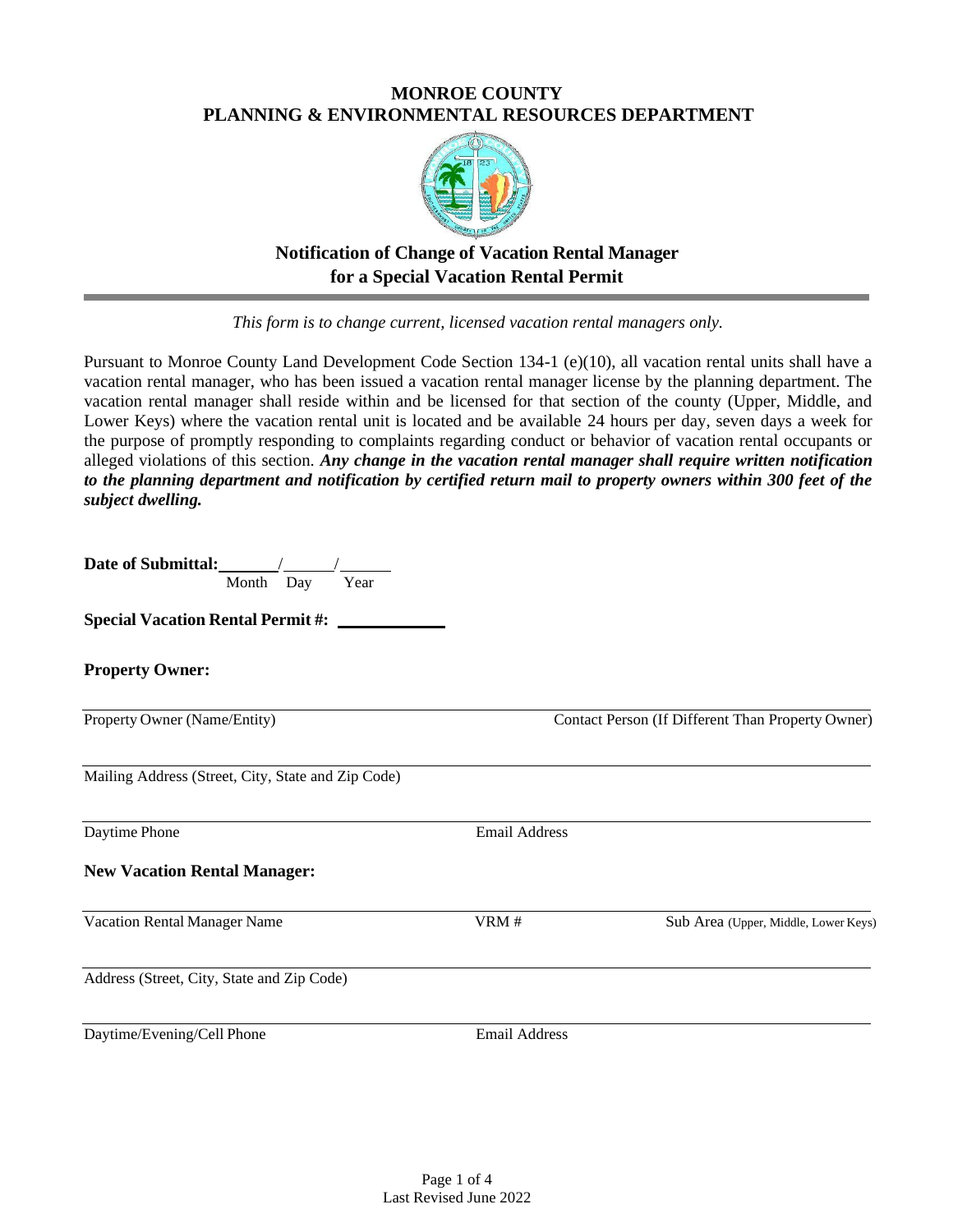Legal Description of Property #1: (If in metes and bounds, attach legal description on separate sheet. If manager is changing for multiple units under the same property owner, please list additional properties below or use additional sheets.)

| <b>Block</b> | Lot                                                                | Subdivision                                                                                                   | Key (Island)                                                                                                 |  |
|--------------|--------------------------------------------------------------------|---------------------------------------------------------------------------------------------------------------|--------------------------------------------------------------------------------------------------------------|--|
|              | Real Estate (RE) / Parcel ID Number                                | Vacation Rental Permit #                                                                                      |                                                                                                              |  |
|              | Street Address (Street, City, State and Zip Code)                  |                                                                                                               |                                                                                                              |  |
|              |                                                                    | <b>Legal Description of Property #2:</b> (If in metes and bounds, attach legal description on separate sheet) |                                                                                                              |  |
| <b>Block</b> | Lot                                                                | Subdivision                                                                                                   | Key (Island)                                                                                                 |  |
|              | Real Estate (RE) / Parcel ID Number                                |                                                                                                               | Vacation Rental Permit #                                                                                     |  |
|              | Street Address (Street, City, State and Zip Code)                  |                                                                                                               |                                                                                                              |  |
|              |                                                                    | <b>Legal Description of Property #3:</b> (If in metes and bounds, attach legal description on separate sheet) |                                                                                                              |  |
| <b>Block</b> | Lot                                                                | Subdivision                                                                                                   | Key (Island)                                                                                                 |  |
|              | Real Estate (RE) / Parcel ID Number                                |                                                                                                               | Vacation Rental Permit #                                                                                     |  |
|              | Street Address (Street, City, State and Zip Code)                  |                                                                                                               |                                                                                                              |  |
|              |                                                                    | Legal Description of Property #4: (If in metes and bounds, attach legal description on separate sheet)        |                                                                                                              |  |
| <b>Block</b> | Lot                                                                | Subdivision                                                                                                   | Key (Island)                                                                                                 |  |
|              | Real Estate (RE) / Parcel ID Number                                |                                                                                                               | Vacation Rental Permit #                                                                                     |  |
|              | Street Address (Street, City, State and Zip Code)                  |                                                                                                               |                                                                                                              |  |
|              |                                                                    |                                                                                                               |                                                                                                              |  |
|              | (Please check as you attach each required item to the application) | All of the following must be submitted in order to have a complete application submittal:                     |                                                                                                              |  |
|              |                                                                    | $\Box$ Complete change of vacation rental manager application (unaltered and unbound)                         |                                                                                                              |  |
|              |                                                                    | Copy of current and valid Special Vacation Rental Manager License                                             |                                                                                                              |  |
|              | □ Copy of current and valid Special Vacation Rental Permit         |                                                                                                               |                                                                                                              |  |
|              |                                                                    | Copy of completed "Change of Vacation Rental Manager" notice (please see attachment)                          |                                                                                                              |  |
|              |                                                                    |                                                                                                               | Proof that the completed "Change of Vacation Rental Manager" notice was sent by certified return mail        |  |
|              |                                                                    |                                                                                                               | to all property owners located within 300 feet of the property on which the dwelling unit is situated, prior |  |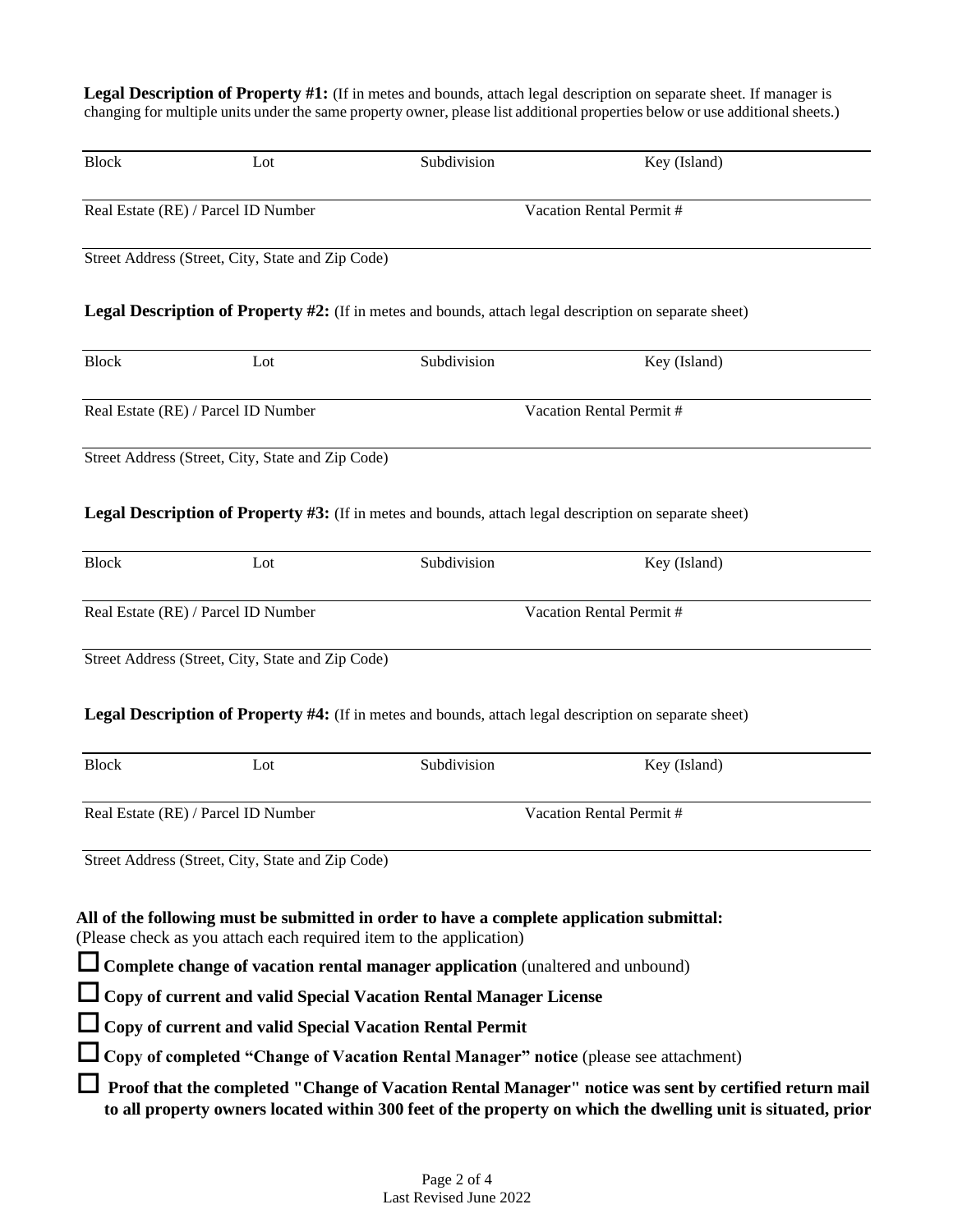**to approval of the change of a vacation rental manager** (this list should be compiled from the current tax rolls of the Monroe County Property Appraiser. In the event that a condominium development is within the 300 foot radius, each unit owner must be included) Provide receipt(s) from the post office with the date and time stamp.

**If applicable, the following must be submitted in order to have a complete application submittal:**

**Notarized Agent Authorization Letter** (note: authorization is needed from all owner(s) of the subject property)

If deemed necessary, the Planning & Environmental Resources Department reserves the right to request additional information.

**I certify that all provisions and regulations set forth in Monroe County Code, Vacation rental uses, shall be met. I certify that I am familiar with the information contained in this application, and that to the best of my knowledge such information is true, complete and accurate.**

This application shall bear the signature of all owner(s) and all authorized manager(s) of the owner(s). If necessary, please attach additional sheets with notarized signatures of all other authorized property owners and/or vacation rental managers:

| Property Owner Signature: | Date: |
|---------------------------|-------|
|                           |       |

Printed Name of Owner:

**Sworn to and subscribed before me this\_day of**  $\qquad \qquad$ **, 20 ,** 

**by means of □ physical presence or □ online notarization,** 

**by , who is personally known to me OR produced**

(PRINT NAME OF PERSON MAKING STATEMENT)

**as identification.**

(TYPE OF ID PRODUCED)

**Signature of Notary Public, State of Florida**

**Print, Type or Stamp Commissioned Name of Notary Public My commission expires:**

> Please deliver or mail the complete application package to the **Monroe County Planning & Environmental Resources Department Marathon Government Center 2798 Overseas Highway, Suite 410 Marathon, FL 33050**